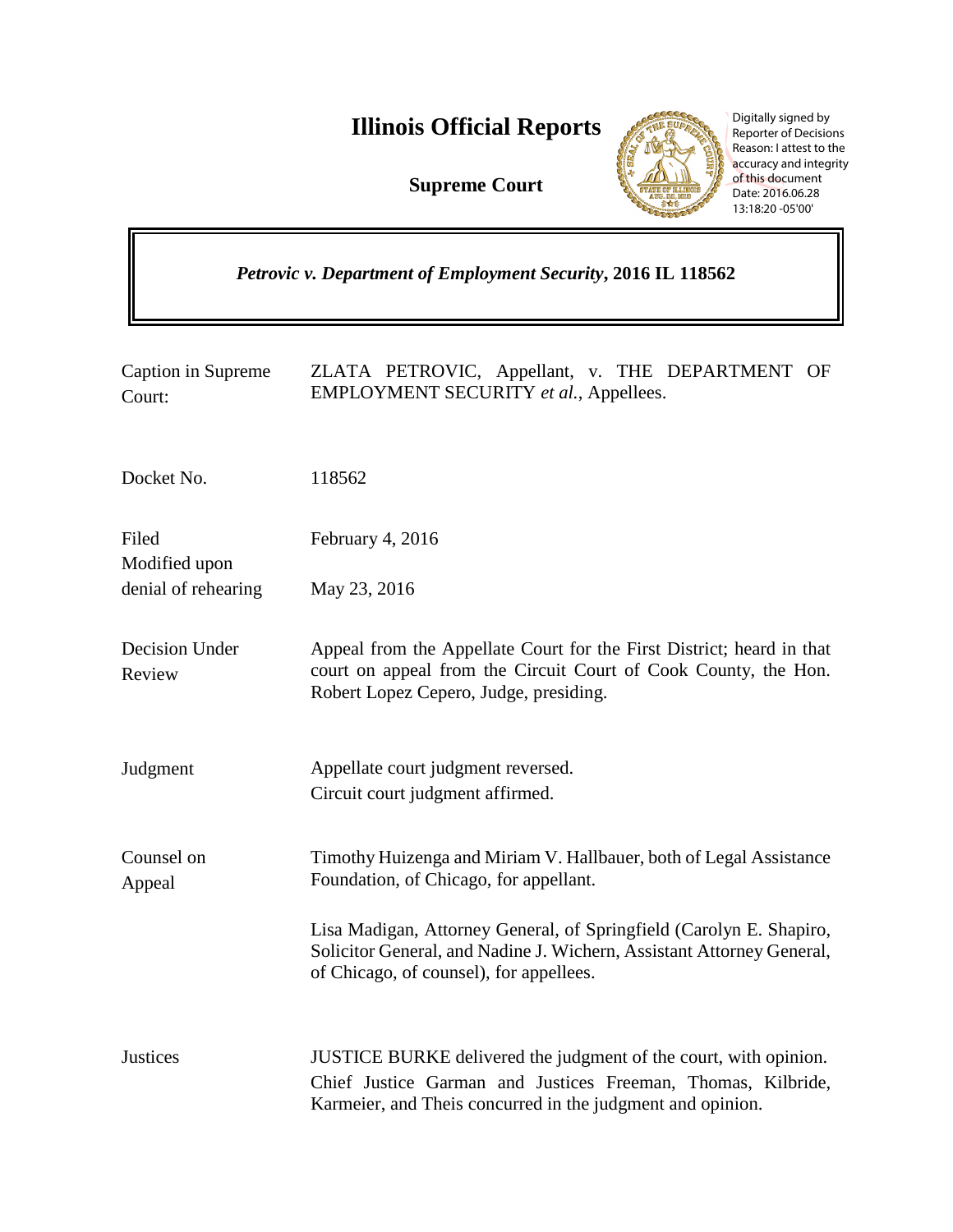#### **OPINION**

¶ 1 The plaintiff, Zlata Petrovic, applied for unemployment insurance benefits with the Department of Employment Security (Department) following the termination of her employment with American Airlines (American). American filed a protest alleging that plaintiff was ineligible for benefits because she was "discharged for misconduct connected with [her] work," pursuant to section 602(A) of the Unemployment Insurance Act (Act) (820 ILCS 405/602(A) (West 2012)). Following a hearing, a referee for the Department denied plaintiff's application. The referee's determination was affirmed by the Board of Review (Board). Plaintiff filed a complaint for administrative review in the circuit court. The circuit court of Cook County reversed the Board's decision, finding that the actions which led to plaintiff's discharge did not constitute "misconduct" under the strict statutory definition in section 602(A). Thus, according to the circuit court, plaintiff was entitled to unemployment benefits. On appeal, the appellate court reversed the circuit court. 2014 IL App (1st) 131813.

¶ 2 In this court, plaintiff contends that the Board's decision finding her ineligible for benefits is clearly erroneous. We agree. For the reasons that follow, we reverse the judgment of the appellate court and affirm the judgment of the circuit court.

## ¶ 3 BACKGROUND

¶ 4 Plaintiff was employed by American from June 6, 1988, to January 24, 2012. On January 1, 2012, plaintiff was working as a tower planner at O'Hare International Airport. Plaintiff received a call from a friend at another airline. The friend asked plaintiff whether she could do something for a passenger who was scheduled to fly on American. Plaintiff requested that the catering department deliver a bottle of champagne to the passenger. She then asked a flight attendant whether it would be possible to upgrade the passenger. The passenger in question was upgraded from business class to first class.

¶ 5 On January 24, 2012, plaintiff was advised that her employment was terminated because she upgraded the passenger and requested the champagne without proper authorization. The termination letter in the record states that plaintiff's actions violated two express policies governing American employees. These policies, referred to as rule Nos. 16 and 34, are set forth in the letter as follows:

"Rule #16: 'Misrepresentation of facts or falsification of records is prohibited.'

Rule #34: 'Dishonesty of any kind in relations [*sic*] to the Company, such as theft or pilferage of Company property, the property of other employees or property of others entrusted to the Company, or misrepresentation in obtaining employee benefits or privileges will be grounds for dismissal and where the facts warrant, prosecution to the fullest extent of the law. Employees charged with a criminal offense on or off duty may be immediately withheld from service. Any action constituting a criminal offense, whether committed on or off duty, will be grounds for dismissal.' "

¶ 6 Plaintiff subsequently applied to the Department for unemployment benefits. American filed a protest alleging that plaintiff was discharged because she "left her work area without her manager's approval to secure an undocumented upgrade for a friend of a friend." According to American, plaintiff's conduct violated a "reasonable and known policy." The protest does not refer to rule Nos. 16 and 34. Instead, it alleges that "[o]nly authorized employees may issue an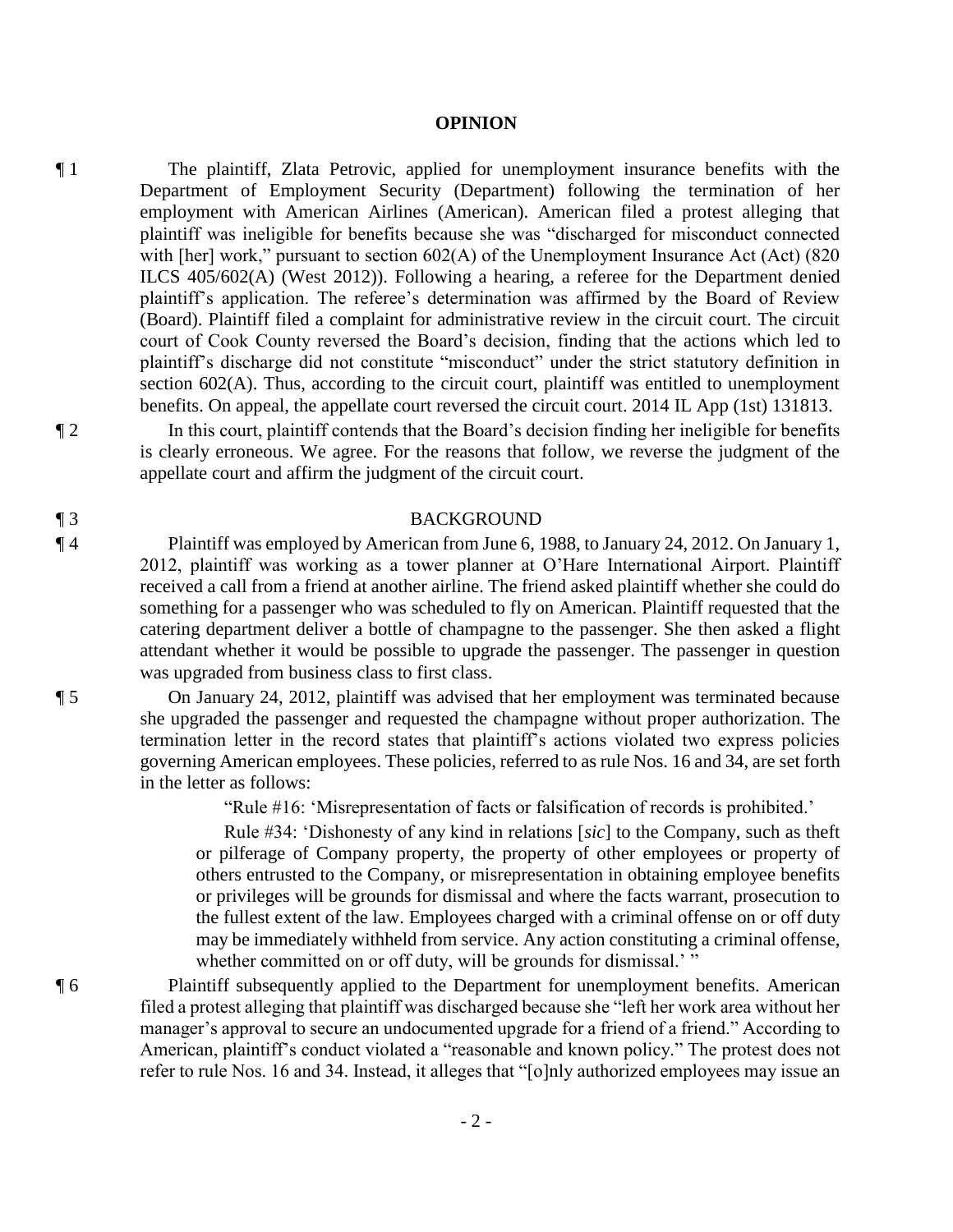upgrade[,] and employees are expected to remain in their work area during the course of their shift unless given permission by their manager to leave. The claimant was made aware of this policy through PC [personal computer] based training."

¶ 7 A claims adjudicator denied benefits to plaintiff on the ground that she was discharged for misconduct connected with her work. Plaintiff appealed, and a Department referee conducted a telephone hearing. Plaintiff's supervisor, Robert Cumley, testified that he had no personal knowledge of the incident leading to plaintiff's termination. He stated generally that "[p]olicies and procedures were not followed" and that "questions were asked of the wrong people" about moving the passenger. When the referee asked Cumley to describe plaintiff's involvement in upgrading the passenger, he replied, "making the request and most likely moving the passenger, uh, circumventing the policy and procedures of having management, uh, approval to do so." Cumley testified that the upgrade caused a loss of revenue to American in the amount of \$7,100. He also testified that moving a passenger to a different seat could affect the balance and weight numbers for the aircraft.

¶ 8 Plaintiff testified that a friend from another airline asked whether she could do something for a passenger on an American flight. She told him that she "could probably help with a bottle of champagne or maybe ask for an upgrade." Plaintiff asked the catering department to send a bottle of champagne to the plane for the passenger. The catering employees "didn't say no, we don't do this anymore." Plaintiff testified that, in her previous job working with customers in American's international department, she and acquaintances from other airlines would do favors for each other, such as helping passengers with connections. Referring to the champagne, she testified that "we used to do these things in the past." After requesting the champagne, plaintiff boarded the aircraft and asked the flight attendant if it would be possible to upgrade the passenger. The flight attendant said, "[o]h, no problem." Plaintiff informed the gate agent that the upgrade "might happen" and left the area without learning whether the passenger was upgraded. Plaintiff testified that none of the employees with whom she spoke informed her that her requests could not be granted. She stated that she was not aware of any rule or policy requiring a manager to approve requests for special treatment for a passenger.

¶ 9 Following the telephone hearing, the referee affirmed the denial of unemployment benefits due to misconduct under section 602(A) of the Act. The referee made no finding that plaintiff violated an express rule or policy of the employer. Rather, the referee concluded that "there are some acts of misconduct that are so serious and so commonly accepted as wrong that employers need not have rules covering them," and "[i]n this case, the claimant's action in giving away the employer's champagne and a free upgrade to first class was unacceptable by any standard." Finally, the referee found that plaintiff's conduct harmed American because it resulted in a financial loss to the company.

¶ 10 Plaintiff appealed the referee's decision to the Board, which affirmed the determination of ineligibility for unemployment benefits. The Board incorporated the entirety of the referee's decision as part of its decision and made no additional findings of fact or conclusions of law. On administrative review, the circuit court reversed the Board's decision and found that plaintiff was eligible for benefits. The court held that American failed to provide proof that plaintiff violated an express rule or policy. In the absence of an express rule, plaintiff could not have known that her requests for special treatment for a passenger were forbidden. Thus, the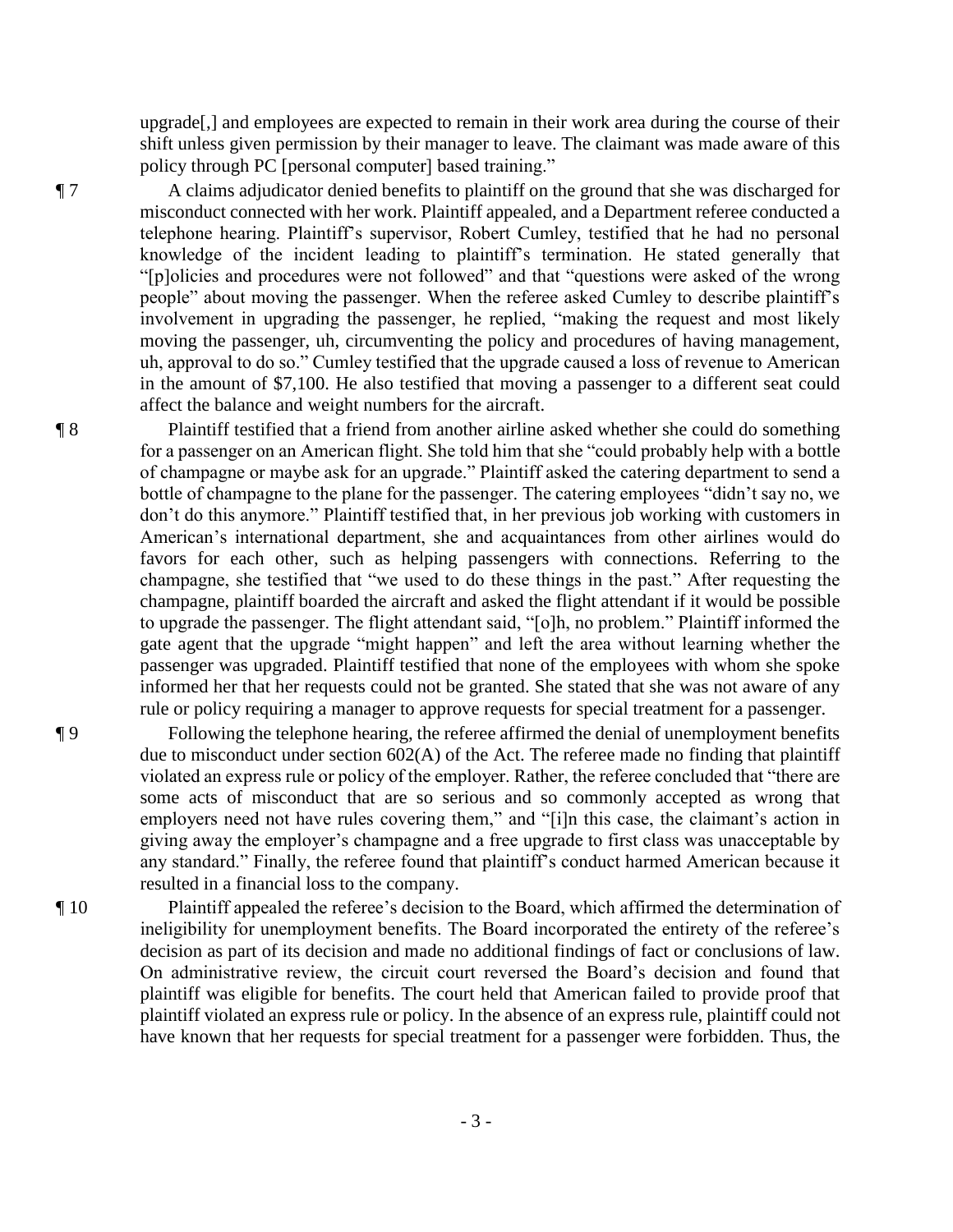court concluded, plaintiff's actions did not amount to "misconduct" under the disqualifying provision in section 602(A).

- ¶ 11 The Department, the Board, and the Director of Employment Security (collectively, the State defendants) appealed. The appellate court reversed the circuit court's judgment and reinstated the Board's order denying benefits. 2014 IL App (1st) 131813. The appellate court held that plaintiff "sought an upgrade for a friend of a friend without management authorization or payment" and "caused a \$7,100 upgrade to first class to be issued without management approval." *Id.*  $\P$  30, 33. According to the court, plaintiff's actions violated an American policy that only authorized employees may issue upgrades. *Id.* ¶ 30. The court thus upheld the Board's finding that plaintiff was terminated for misconduct. *Id.* ¶ 33.
- ¶ 12 This court allowed plaintiff's petition for leave to appeal. Ill. S. Ct. R. 315(a) (eff. Jan. 1, 2015).

## ¶ 13 ANALYSIS

# ¶ 14 I. State Defendants' Standing

¶ 15 At the outset, plaintiff argues that the State defendants had no standing to appeal the circuit court's judgment reversing the Board's denial of benefits. The State defendants were the only appellants because American did not participate in the appeal. Relying on *Speck v. Zoning Board of Appeals*, 89 Ill. 2d 482 (1982), plaintiff argues that the State defendants function solely in an adjudicatory or quasi-judicial capacity, which limits their capacity to appeal adverse decisions.

- ¶ 16 In *Speck*, this court held that an administrative body whose statutory charge is to "function in an adjudicatory or quasijudicial capacity" lacks standing to appeal a circuit court's reversal of its own decision on administrative review. *Id.* at 485. We held that the ordinance empowering a municipal zoning board to decide applications and appeals did not specifically authorize it to "assume the role of advocate for the purpose of prosecuting an appeal." *Id.* The zoning board thus was prohibited from appealing the circuit court's decision. *Id.*
- ¶ 17 However, the rule in *Speck* does not foreclose every appeal by an administrative agency seeking review of an adverse court judgment. In *Braun v. Retirement Board of the Firemen's Annuity & Benefit Fund*, 108 Ill. 2d 119, 128 (1985), this court clarified that an administrative agency with additional managerial functions beyond those of a tribunal is not subject to the "normal rule that an administrative agency has no standing to appeal a decision reversing its own decision." Because the retirement board in *Braun* had "extensive managerial responsibilities" to maintain and manage disbursements from a pension fund, we held the retirement board had standing to appeal the circuit court's judgment. *Id.*
- ¶ 18 Plaintiff argues that the Department functions in an adjudicatory or quasi-judicial capacity, similar to the zoning board in *Speck*. Plaintiff points out that the Act delineates the Department's adjudicatory responsibilities and that the Director is statutorily empowered to decide applications for benefits, designate claims adjudicators, and obtain an adequate number of impartial referees to hear and decide disputed claims. 820 ILCS 405/701, 802 (West 2012). Plaintiff further notes that the Board has the power to affirm, modify, or set aside any decision of a referee (820 ILCS 405/803 (West 2012)) and has the discretion to take additional evidence, remand the case to the referee or claims adjudicator, or make a final determination on appeal. *Id.*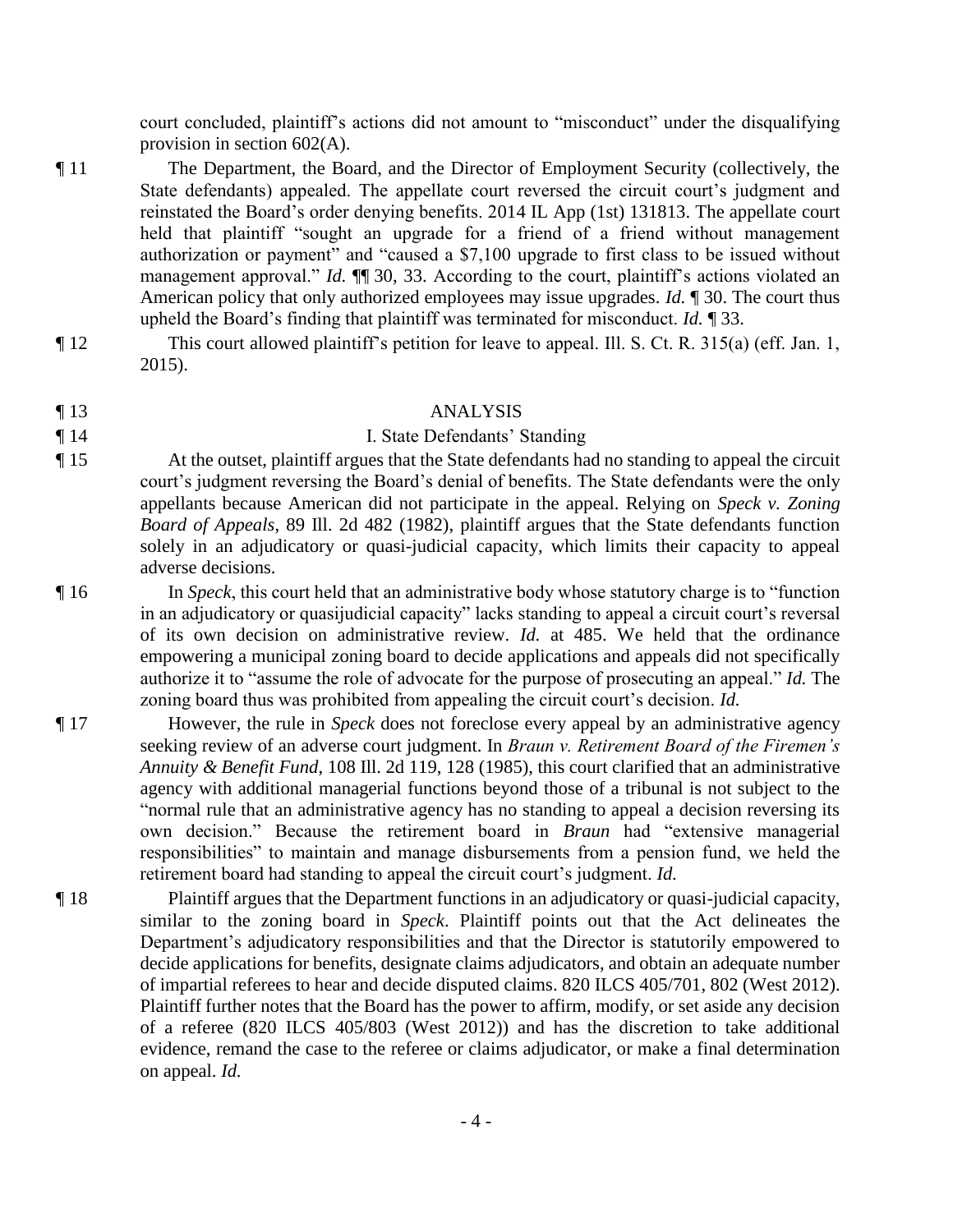- ¶ 19 These are not the Department's only functions, however. In addition to its adjudicatory duties, the Department is specifically entrusted with administering the Act, preserving the fund, and handling its assets in accordance with the Act. See 820 ILCS 405/1700, 2100(A) (West 2012). Thus, the State defendants have independent interests in maintaining a uniform body of law involving the Act and protecting the fund. See *Braun*, 108 Ill. 2d at 128; see also *Farris v. Department of Employment Security*, 2014 IL App (4th) 130391, ¶ 31 (holding that the Department had standing to appeal the circuit court's decision reversing its denial of unemployment insurance benefits because it had a duty to protect the fund from diminution in the form of disbursements to ineligible claimants). By contrast, the zoning board in *Speck* had no purpose under its governing ordinance other than to decide the cases before it. We therefore reject plaintiff's contention that the State defendants lack standing to appeal the circuit court's decision on administrative review.
- 

## ¶ 20 II. Plaintiff's Eligibility for Unemployment Insurance Benefits

¶ 21 Our review of the Board's decision to deny unemployment insurance benefits based on an employee's discharge for misconduct involves a mixed question of law and fact. See *Abbott Industries, Inc. v. Department of Employment Security*, 2011 IL App (2d) 100610, ¶¶ 15-16; *Hurst v. Department of Employment Security*, 393 Ill. App. 3d 323, 327 (2009); *Oleszczuk v. Department of Employment Security*, 336 Ill. App. 3d 46, 50 (2002). A mixed question of law and fact requires a court to determine the legal effect of a given set of facts. *City of Belvidere v. Illinois State Labor Relations Board*, 181 Ill. 2d 191, 205 (1998). Mixed questions are reviewed under the "clearly erroneous" standard, which is less deferential to the administrative agency than the manifest weight of the evidence standard. *AFM Messenger Service, Inc. v. Department of Employment Security*, 198 Ill. 2d 380, 392 (2001). An agency's decision is clearly erroneous if, based on the entire record, the reviewing court is " 'left with the definite and firm conviction that a mistake has been committed.' " *Id.* at 393 (quoting *United States v. United States Gypsum Co.*, 333 U.S. 364, 395 (1948)).

¶ 22 We review the final decision of the Board, rather than the decision of the referee or the circuit court. *Sudzus v. Department of Employment Security*, 393 Ill. App. 3d 814, 819 (2009); *Czajka v. Department of Employment Security*, 387 Ill. App. 3d 168, 172 (2008). In the case before us, the Board incorporated the referee's decision in its entirety as part of its decision and made no additional independent findings. Therefore, it is appropriate to review the findings of fact and conclusions of law made by the referee in determining whether the Board's decision is clearly erroneous. See *Oleszczuk*, 336 Ill. App. 3d at 50. Applying the clearly erroneous standard of review, this court must determine whether the evidence in the record supports the Board's determination that plaintiff was discharged for misconduct within the meaning of section 602(A) of the Act (820 ILCS 405/602(A) (West 2012)). Under the Administrative Review Law, which governs judicial review of the Board's decision, our review extends to all questions of law and fact presented by the entire record. 820 ILCS 405/1100 (West 2012); 735 ILCS 5/3-110 (West 2012). Thus, we will overturn the Board's denial of unemployment benefits only if we are left with the "definite and firm conviction," based on the entire record, that the Board's decision was a mistake. (Internal quotation marks omitted.) *AFM Messenger Service*, 198 Ill. 2d at 393.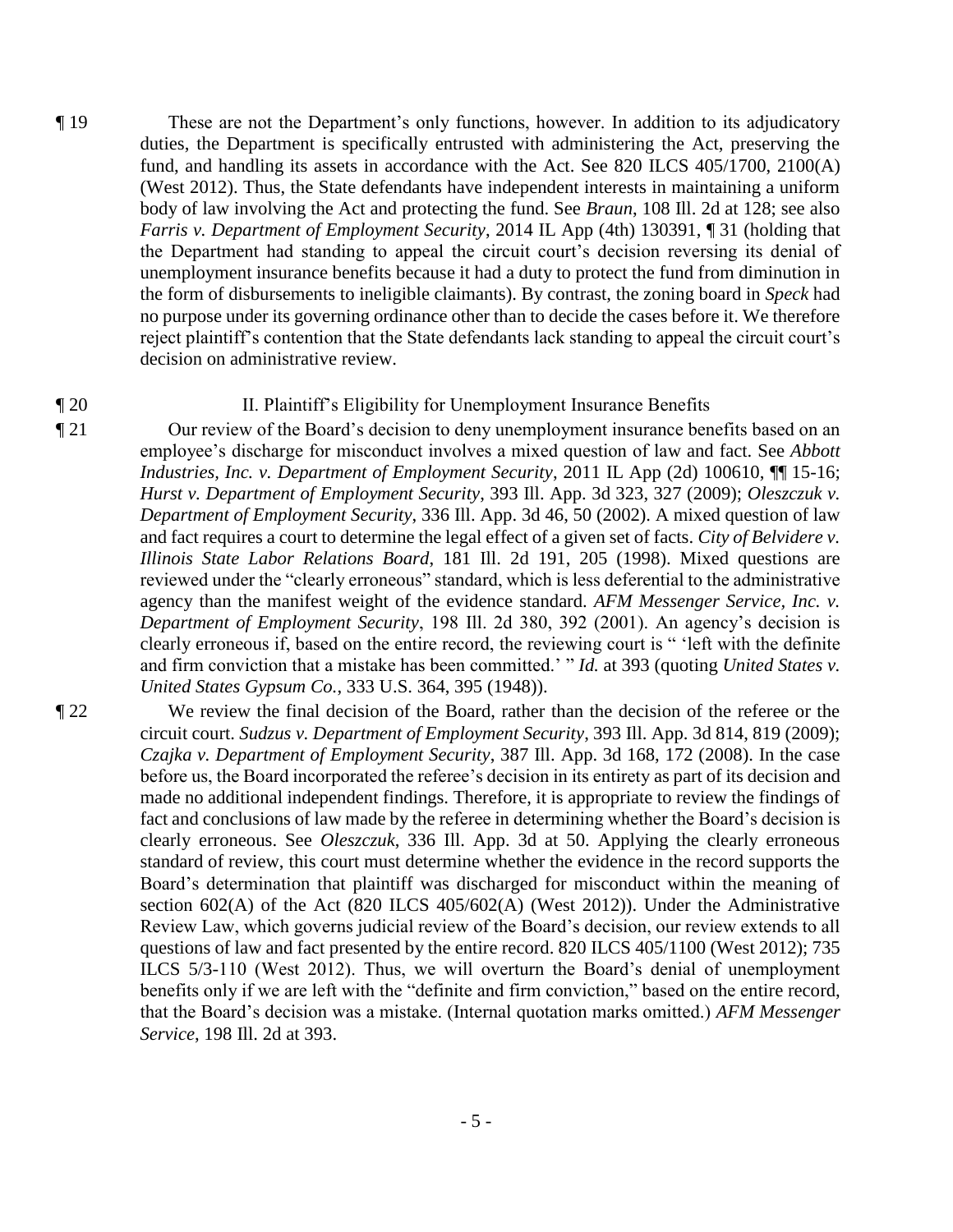- ¶ 23 The main purpose of the Act is to relieve the economic insecurity caused by involuntary unemployment. 820 ILCS 405/100 (West 2012); *AFM Messenger Service*, 198 Ill. 2d at 396. The Act recognizes that involuntary unemployment not only burdens unemployed individuals and their families but also threatens the health, safety, morals, and welfare of all Illinois citizens. 820 ILCS 405/100 (West 2012). In light of this purpose, the Act must be liberally construed in favor of awarding benefits to unemployed workers. *AFM Messenger Service*, 198 Ill. 2d at 398; *Universal Security Corp. v. Department of Employment Security*, 2015 IL App (1st) 133886, ¶ 9; *Lojek v. Department of Employment Security*, 2013 IL App (1st) 120679, ¶ 34.
- ¶ 24 Because the Act is aimed at alleviating the burdens of "involuntary" employment, certain unemployed individuals are specifically disqualified from obtaining benefits. 820 ILCS 405/600 to 614 (West 2012). For example, individuals who leave work voluntarily without good cause attributable to the employing unit (820 ILCS 405/601 (West 2012)), individuals who are discharged for misconduct connected with their work (820 ILCS 405/602 (West 2012)), and individuals who fail to apply for suitable work or who refuse suitable work when offered (820 ILCS 405/603 (West 2012)) are ineligible for unemployment benefits. These disqualification provisions are intended to "act like gate-keepers against persons who lack a sincere desire to work and who seek to create situations where they can rely on government financial support." Lisa Lawler Graditor, *Back to Basics: A Call to Re-evaluate the Unemployment Insurance Disqualification for Misconduct*, 37 J. Marshall L. Rev. 27, 37 (2003). In other words, the purpose of a disqualification provision is to exclude employees who voluntarily become unemployed or stay unemployed because they prefer to collect benefits instead of working. *Id.* at 36-38.

¶ 25 Section 602(A) of the Act provides that an individual is ineligible for unemployment benefits if she has been discharged for "misconduct" in connection with her work. 820 ILCS 405/602(A) (West 2012). The Act defines misconduct as:

> "the deliberate and willful violation of a reasonable rule or policy of the employing unit, governing the individual's behavior in performance of his work, provided such violation has harmed the employing unit or other employees or has been repeated by the individual despite a warning or other explicit instruction from the employing unit." *Id*.

¶ 26 An employee's actions thus constitute misconduct under the Act only if the evidence in the record satisfies three requirements: (1) a deliberate and willful violation (2) of a reasonable rule or policy of the employer governing the individual's behavior in the performance of her work that (3) either (a) harmed the employer or a fellow employee or (b) was repeated despite a warning or explicit instruction from the employer. Unless all three requirements are established by competent evidence in the record, the Board's decision to deny unemployment benefits on this basis should be reversed as clearly erroneous. See *Woods v. Illinois Department of Employment Security*, 2012 IL App (1st) 101639, ¶ 19.

¶ 27 It is important to emphasize that the disqualification for misconduct is intended to exclude individuals who intentionally commit conduct which they know is likely to result in their termination. See Graditor, *supra*, at 41 (underlying a disqualification for misconduct "is the implicit assumption that workers who deliberately violate a known employer rule or who commit acts in the moderate to extreme range of the spectrum do so knowing that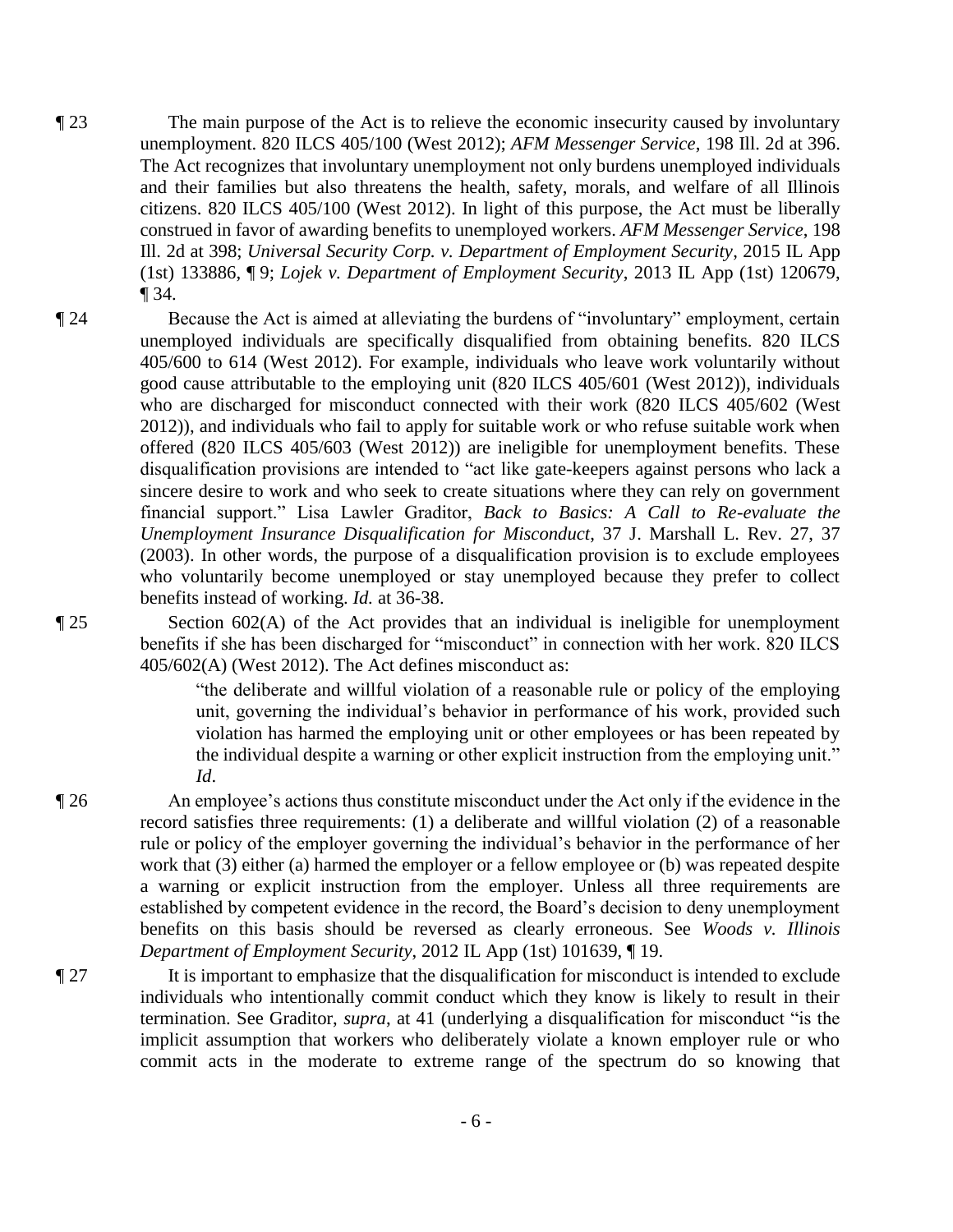unemployment will likely result"); *Adams v. Ward*, 206 Ill. App. 3d 719, 726-27 (1990). It is not intended to exclude all employees who have been fired from their jobs. If the General Assembly intended to disqualify all fired employees from receiving unemployment benefits, there would be no need to define "misconduct" in the Act. While an employer has the right to fire an at-will employee for any reason or no reason at all (*Turner v. Memorial Medical Center*, 233 Ill. 2d 494, 500 (2009)), "the Act requires a different legal standard to be applied to the separate question of whether a terminated employee is eligible to receive unemployment benefits." *Abbott Industries, Inc. v. Department of Employment Security*, 2011 IL App (2d) 100610, ¶ 25. In order to show that an employee should be disqualified for misconduct, "an employer must satisfy a higher burden than merely proving that an employee should have been rightly discharged." *Zuaznabar v. Board of Review of the Department of Employment Security*, 257 Ill. App. 3d 354, 359 (1993); *Hoffmann v. Lyon Metal Products, Inc.*, 217 Ill. App. 3d 490, 497-98 (1991); *Adams*, 206 Ill. App. 3d at 726.

 $\overline{a}$ 

¶ 28 Defendants request that this court resolve a split of authority in the appellate court regarding which party has the burden of proving an employee's disqualification due to misconduct. But, in fact, there is no "split of authority" on this issue. The appellate court has consistently held that the burden of establishing an employee's disqualification rests upon the employer who alleges that the employee was discharged for misconduct. See *Eastham v*. *Housing Authority of Jefferson County*, 2014 IL App (5th) 130209, ¶ 12; *Abbott Industries, Inc.*, 2011 IL App (2d) 100610, ¶ 25; *Messer & Stilp, Ltd. v. Department of Employment Security*, 392 Ill. App. 3d 849, 862 (2009); *Czajka v. Department of Employment Security*, 387 Ill. App. 3d 168, 176 (2008); *Manning v. Department of Employment Security*, 365 Ill. App. 3d 553, 557 (2006); *Wrobel v. Department of Employment Security*, 344 Ill. App. 3d 533, 537-38 (2003); *Zuaznabar*, 257 Ill. App. 3d at 359; *Hoffmann*, 217 Ill. App. 3d at 497-98; *Adams*, 206 Ill. App. 3d at 726.<sup>1</sup> Contrary to defendants' argument, no Illinois appellate court decision holds that it is the employee's burden to prove that she was not discharged for misconduct. While it is true that a claimant bears the burden of establishing her initial eligibility for unemployment insurance benefits (see 820 ILCS 405/500 (West 2012); *Wise v. Department of Employment Security*, 2015 IL App (5th) 130306,  $\P$  18), this does not mean that an employee must prove the absence of a disqualifying event. An employer alleging misconduct due to a willful and deliberate violation of an employment rule has proof of its own rules, if they exist, as well as proof that the employee was notified of the rule. Placing the burden on the employer, rather than the employee, thus imposes the burden of proof on the entity who has access to the relevant evidence. See *Ex parte Rogers*, 68 So. 3d 773, 779-80 (Ala. 2010); *Hooper v. Talbot*,

<sup>&</sup>lt;sup>1</sup>The appellate court's imposition of the burden on the employer is in accord with the vast majority of states to have decided the issue. See, *e.g.*, *Ex parte Rogers*, 68 So. 3d 773, 779, 781 (Ala. 2010) (and cases cited therein) (the employer, not the claimant, has the burden of proving that claimant is disqualified from receiving unemployment compensation benefits on the basis of misconduct); *Bean v. Montana Board of Labor Appeals*, 965 P.2d 256, 261 (Mont. 1998); *Hohenstein v. Nevada Employment Security Division*, 346 P.3d 365, 369 (Nev. 2015); *Caterpillar, Inc. v. Unemployment Compensation Board of Review*, 703 A.2d 452, 456 (Pa. 1997); *Parker v. St. Maries Plywood*, 614 P.2d 955, 958 (Idaho 1980) (and cases cited therein); see generally 76 Am. Jur. 2d *Unemployment Compensation* § 71 (2005) ("An employer who alleges that a benefits claimant is ineligible for unemployment compensation by reason of misconduct has the burden of proof on this issue by a preponderance of the evidence."); 81A C.J.S. *Social Security and Public Welfare* § 502 (2016).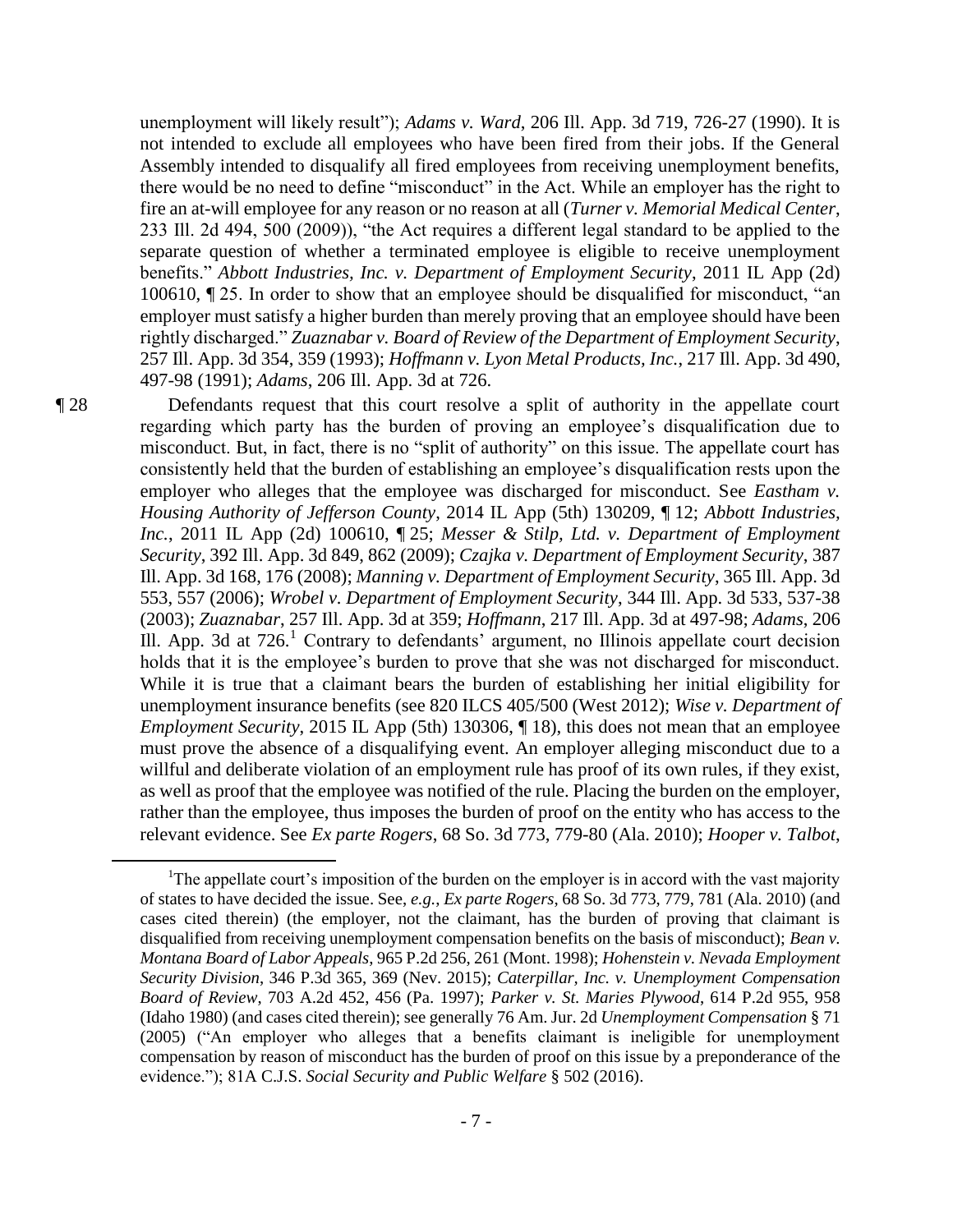343 Ill. 590, 593 (1931) (it is reasonable and just to impose the burden of proof on the individual who is in possession of such proof, rather than requiring the other party to prove a negative). Accordingly, we see no reason to change the well-established rule that an employer who asserts an employee's disqualification for benefits based on misconduct has the burden of proving such misconduct.

# ¶ 29 A. Deliberate and Willful Violation of a Reasonable Rule or Policy

¶ 30 Section 602(A) expressly limits misconduct to a deliberate and willful violation of a reasonable rule or policy of the employer. 820 ILCS 405/602(A) (West 2012). "Willful conduct is a conscious act made in violation of company rules, when the employee knows it is against the rules." *Wrobel v. Department of Employment Security*, 344 Ill. App. 3d 533, 538 (2003) (citing *Lachenmyer v. Didrickson*, 263 Ill. App. 3d 382, 389 (1994) ("[w]ilful behavior stems from employee awareness of a company rule that is disregarded by the employee")). The "deliberate and willful" language "reflects the General Assembly's intent that only those who intentionally act contrary to their employers' rules should be disqualified on the basis of misconduct, while those who have been discharged because of their inadvertent or negligent acts, or their incapacity or inability to perform their assigned tasks, should receive benefits." *Abbott Industries, Inc.*, 2011 IL App (2d) 100610, ¶ 19.

¶ 31 In light of the purpose of the misconduct disqualification, the requirement that a rule violation be "deliberate and willful" necessarily requires evidence that the employee was aware that her conduct was prohibited. While a rule or policy need not be written or formalized (*Caterpillar, Inc. v. Department of Employment Security*, 313 Ill. App. 3d 645, 654 (2000)), it must have been clearly expressed to the employee in order to place the employee on notice that she could be fired for violating it. See *Hoffmann v. Lyon Metal Products, Inc.*, 217 Ill. App. 3d 490, 498-99 (1991); *Farmers State Bank of McNabb v. Department of Employment Security*, 216 Ill. App. 3d 633, 637-38 (1991); *Adams*, 206 Ill. App. 3d at 726.

¶ 32 In the instant case, we can find no evidence in the record of a reasonable rule or policy prohibiting an American employee from requesting champagne or an upgrade for a passenger. "[A] rule is not reasonable unless it provides guidelines that are or should be known by the employee." *Garner v. Department of Employment Security*, 269 Ill. App. 3d 370, 375 (1995). Although plaintiff's termination letter refers to American rule Nos. 16 and 34, which prohibit "misrepresentation" and "dishonesty," these rules were not referenced at the hearing or introduced into evidence. The employer's sole witness at the hearing, Cumley, testified only that "[p]olicies and procedures were not followed" without identifying any express or written policy regarding requesting upgrades for customers. Cumley also testified that plaintiff asked "the wrong people" and failed to seek management approval for the upgrade. We find that these vague and conclusory statements do not constitute competent evidence of a reasonable rule or policy prohibiting plaintiff's actions.

¶ 33 Even if American did have a policy requiring an employee to obtain approval from a manager before seeking an upgrade for a customer, it did not submit evidence that plaintiff was aware of such a policy. The State defendants argue to the contrary, citing statements in the employer's written protest that "[o]nly authorized employees may issue an upgrade[,] and \*\*\*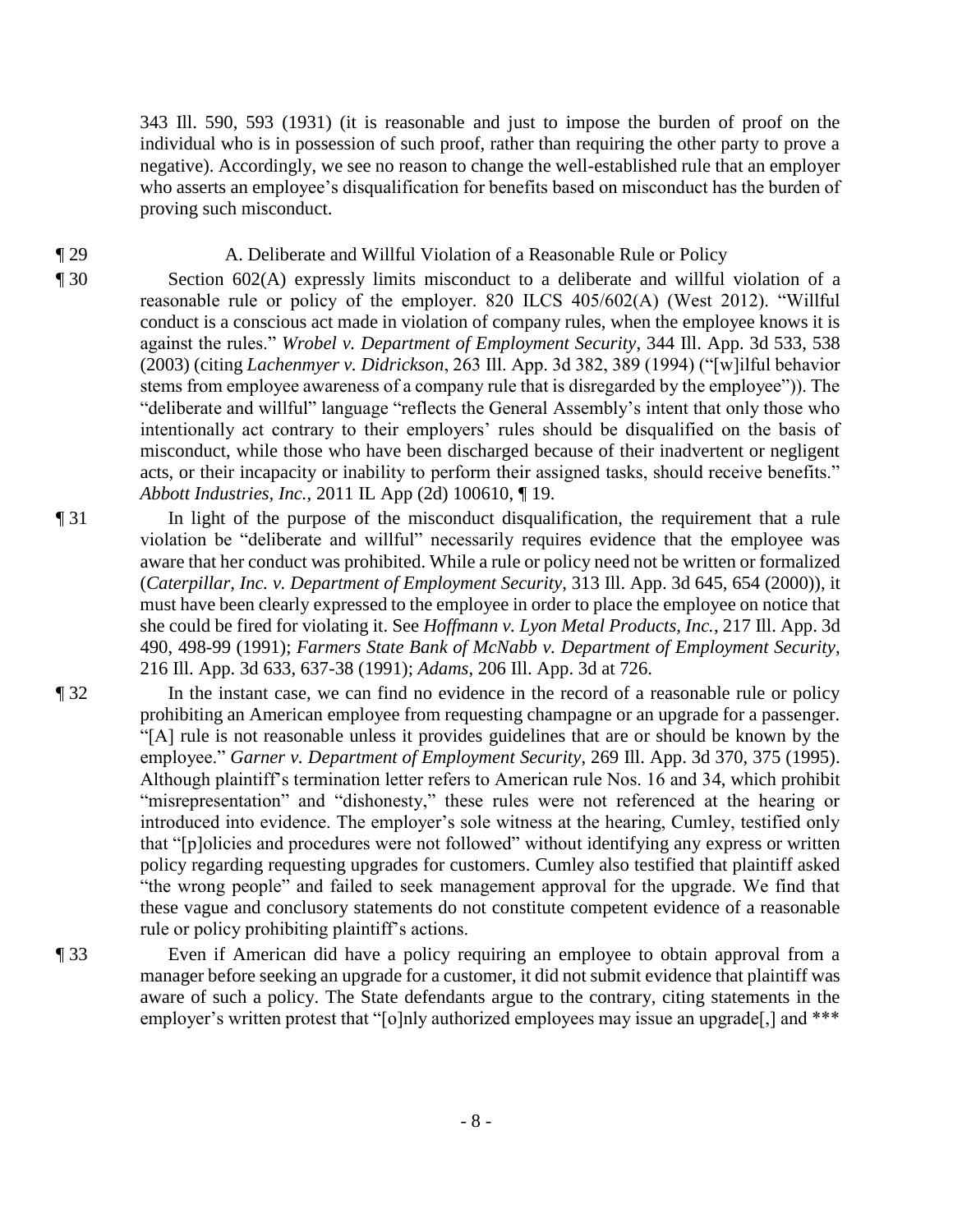The claimant was made aware of this policy through PC based training."<sup>2</sup> There is no evidence in the record, however, that plaintiff actually "issue[d] an upgrade" in violation of the alleged policy.

¶ 34 Plaintiff testified that she merely made inquiries of other employees and did not upgrade the passenger herself. Although Cumley testified that plaintiff "most likely mov[ed] the passenger," he admitted that he had no personal knowledge of the events and relied on various statements in the file that plaintiff asked "the wrong people" about moving the passenger. Plaintiff cannot be disqualified from receiving benefits based on others' conduct. Section 602(A) requires evidence that the claimant violated a rule or policy "governing *the individual's* behavior in performance of his work." (Emphasis added.) 820 ILCS 405/602(A) (West 2012). Possible rule violations by other employees thus have no bearing on whether plaintiff's own actions constituted misconduct under section 602(A). Accordingly, because American failed to introduce any evidence that plaintiff was aware her conduct was forbidden, it failed to meet its burden to establish a deliberate and willful rule violation. See *Zuaznabar*, 257 Ill. App. 3d at 358-59; *Adams*, 206 Ill. App. 3d at 727-28.

¶ 35 In the absence of an express rule or policy prohibiting plaintiff's actions, we are left to consider the Board's determination that "there are some acts of misconduct that are so serious and so commonly accepted as wrong that employers need not have rules covering them." The Board's conclusion finds support in numerous appellate court decisions holding that, under certain circumstances, an employer need not prove the existence of a rule or policy by direct evidence. Instead, these cases hold, a court may infer a rule violation "by a commonsense realization that certain conduct intentionally and substantially disregards an employer's interests." *Greenlaw v. Department of Employment Security*, 299 Ill. App. 3d 446, 448 (1998). The commonsense rationale was initially applied in cases of criminal conduct. *Meeks v. Department of Employment Security*, 208 Ill. App. 3d 579, 585 (1990) (employer need not prove an express rule against physically assaulting a coworker); *Ray v. Department of Employment Security Board of Review*, 244 Ill. App. 3d 233, 236 (1993) (employer need not prove an express rule against stealing). The appellate court later expanded the commonsense exception to cases in which the employee's conduct was not criminal or universally regarded as grounds for immediate termination. See *Lachenmyer v. Didrickson*, 263 Ill. App. 3d 382, 388-89 (1994) (throwing folder toward supervisor); *Stovall v. Department of Employment Security*, 262 Ill. App. 3d 1098, 1102-03 (1994) (leaving meeting and calling supervisor a liar); *Greenlaw*, 299 Ill. App. 3d at 449 (telling supervisor to "kiss my grits"); *Caterpillar, Inc. v. Department of Employment Security*, 313 Ill. App. 3d 645, 654 (2000) (sexually harassing a coworker); *Czajka v. Department of Employment Security*, 387 Ill. App. 3d 168, 177 (2008) (actively challenging an employer program).

 $\overline{a}$ 

¶ 36 Plaintiff contends that the judicially created commonsense exception cannot be reconciled with the plain language in section 602(A), which clearly requires evidence of a deliberate violation of a reasonable rule or policy of the employer. We agree, with the exception that evidence of a rule need not be shown where the employee's conduct would otherwise be illegal

<sup>&</sup>lt;sup>2</sup>We note that the referee's decision does not refer to the upgrade policy referenced in the employer's protest, nor does it find that plaintiff violated an express rule or policy of the employer. As we have stated, the Board affirmed the referee's decision without making any independent legal or factual findings.